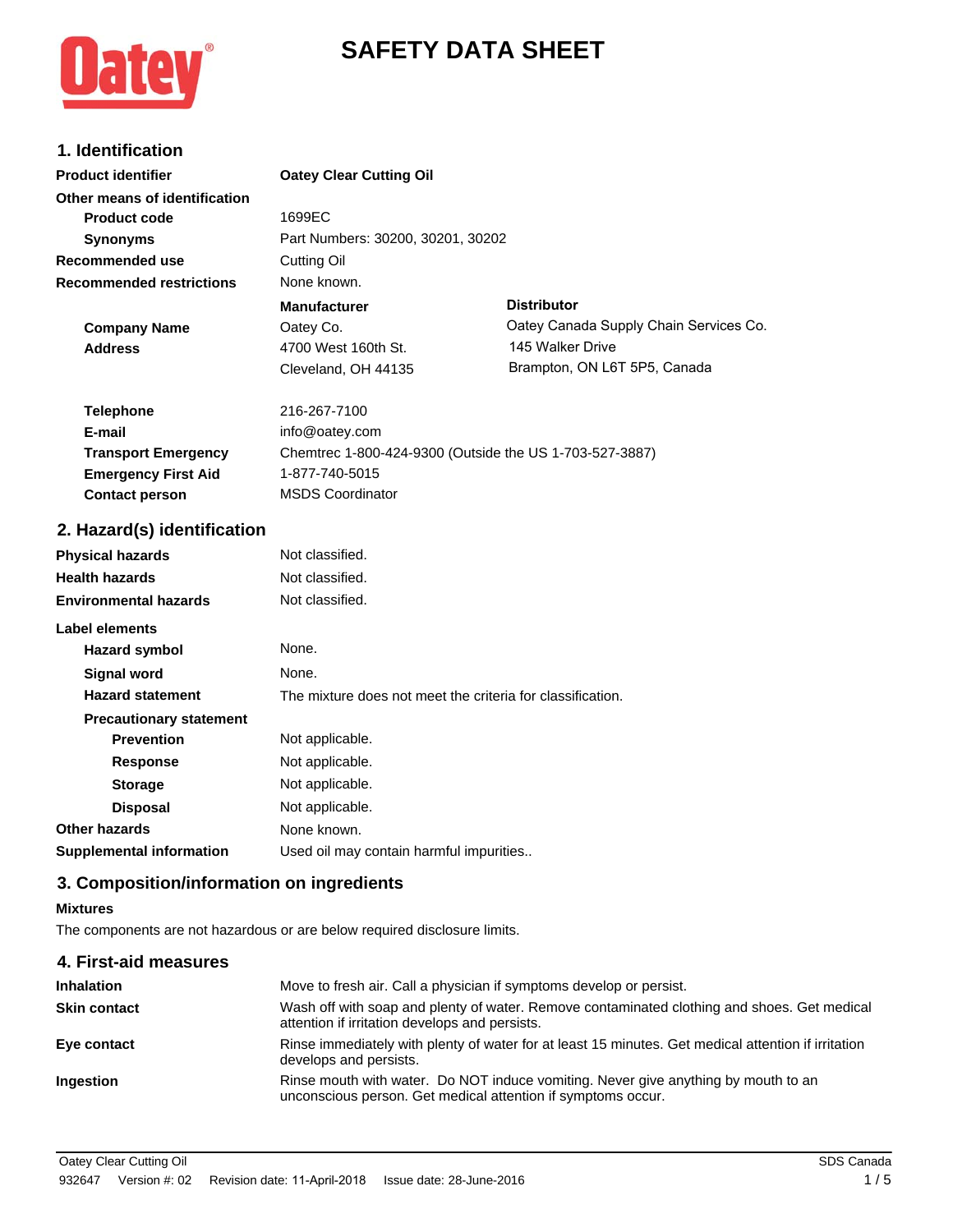| <b>Most important</b><br>symptoms/effects, acute and<br>delayed              | Ingestion may cause gastrointestinal irritation, nausea, vomiting and diarrhea.                                              |
|------------------------------------------------------------------------------|------------------------------------------------------------------------------------------------------------------------------|
| Indication of immediate<br>medical attention and special<br>treatment needed | Treat symptomatically.                                                                                                       |
| <b>General information</b>                                                   | Ensure that medical personnel are aware of the material(s) involved, and take precautions to<br>protect themselves.          |
| 5. Fire-fighting measures                                                    |                                                                                                                              |
| Suitable extinguishing media                                                 | Water fog. Foam. Dry chemical powder, carbon dioxide, sand or earth may be used for small fires<br>only.                     |
| Unsuitable extinguishing<br>media                                            | Do not use water jet as an extinguisher, as this will spread the fire.                                                       |
| Specific hazards arising from<br>the chemical                                | During fire, gases hazardous to health may be formed. Carbon oxides. Phosphorus oxides. Sulfur<br>oxides. Hydrogen chloride. |
| Special protective equipment<br>and precautions for firefighters             | Self-contained breathing apparatus and full protective clothing must be worn in case of fire.                                |
| <b>Fire fighting</b><br>equipment/instructions                               | Move containers from fire area if you can do so without risk.                                                                |
| <b>Specific methods</b>                                                      | Use standard firefighting procedures and consider the hazards of other involved materials.                                   |
| <b>General fire hazards</b>                                                  | No unusual fire or explosion hazards noted.                                                                                  |

### **6. Accidental release measures**

| <b>Personal precautions,</b><br>protective equipment and<br>emergency procedures | Avoid contact with skin and eyes. Ensure adequate ventilation.                                                                                                                                         |
|----------------------------------------------------------------------------------|--------------------------------------------------------------------------------------------------------------------------------------------------------------------------------------------------------|
| <b>Methods and materials for</b><br>containment and cleaning up                  | In case of spills, beware of slippery floors and surfaces. Wipe up with absorbent material (e.g.<br>cloth, fleece). Clean surface thoroughly to remove residual contamination.                         |
| <b>Environmental precautions</b>                                                 | Never return spills to original containers for re-use. For waste disposal, see section 13 of the SDS.<br>Avoid release to the environment. Prevent further leakage or spillage if safe to do so. Avoid |

## **7. Handling and storage**

| <b>Precautions for safe handling</b> | Observe good industrial hygiene practices.                                                     |
|--------------------------------------|------------------------------------------------------------------------------------------------|
| Conditions for safe storage.         | Store in original tightly closed container. Keep in a cool place. Store away from incompatible |
| including any incompatibilities      | materials (see Section 10 of the SDS).                                                         |

discharge into drains, water courses or onto the ground.

# **8. Exposure controls/personal protection**

| <b>Occupational exposure limits</b>              | No exposure limits noted for ingredient(s).                                                                                                                                                                                                                                                                                                                                                            |
|--------------------------------------------------|--------------------------------------------------------------------------------------------------------------------------------------------------------------------------------------------------------------------------------------------------------------------------------------------------------------------------------------------------------------------------------------------------------|
| <b>Biological limit values</b>                   | No biological exposure limits noted for the ingredient(s).                                                                                                                                                                                                                                                                                                                                             |
| Appropriate engineering<br>controls              | Good general ventilation (typically 10 air changes per hour) should be used. Ventilation rates<br>should be matched to conditions. If applicable, use process enclosures, local exhaust ventilation,<br>or other engineering controls to maintain airborne levels below recommended exposure limits. If<br>exposure limits have not been established, maintain airborne levels to an acceptable level. |
|                                                  | Individual protection measures, such as personal protective equipment                                                                                                                                                                                                                                                                                                                                  |
| <b>Eye/face protection</b>                       | If risk of splashing, wear safety goggles or face shield.                                                                                                                                                                                                                                                                                                                                              |
| <b>Skin protection</b><br><b>Hand protection</b> | Wear appropriate chemical resistant gloves. Neoprene, nitrile, polyethylene or PVC.                                                                                                                                                                                                                                                                                                                    |
| <b>Other</b>                                     | Wear suitable protective clothing.                                                                                                                                                                                                                                                                                                                                                                     |
| <b>Respiratory protection</b>                    | In case of insufficient ventilation, wear suitable respiratory equipment.                                                                                                                                                                                                                                                                                                                              |
| <b>Thermal hazards</b>                           | Wear appropriate thermal protective clothing, when necessary.                                                                                                                                                                                                                                                                                                                                          |
| <b>General hygiene</b><br>considerations         | Always observe good personal hygiene measures, such as washing after handling the material<br>and before eating, drinking, and/or smoking. Routinely wash work clothing and protective<br>equipment to remove contaminants.                                                                                                                                                                            |

# **9. Physical and chemical properties**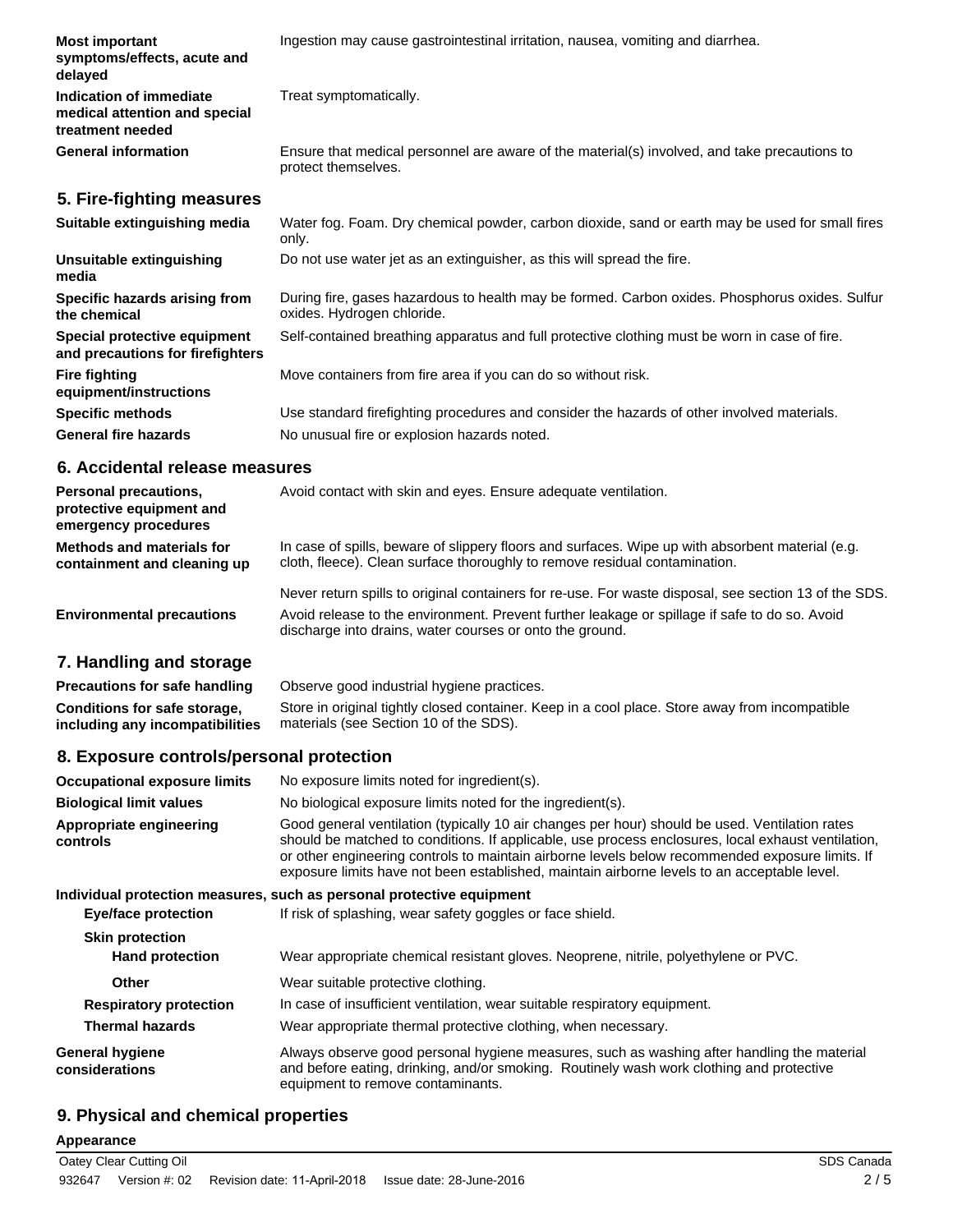| <b>Physical state</b>                             | Liquid.                                                                                         |
|---------------------------------------------------|-------------------------------------------------------------------------------------------------|
| Form                                              | Liquid.                                                                                         |
| Color                                             | Amber.                                                                                          |
| Odor                                              | Slight hydrocarbon.                                                                             |
| <b>Odor threshold</b>                             | Not available.                                                                                  |
| pH                                                | Not applicable.                                                                                 |
| Melting point/freezing point                      | Not available.                                                                                  |
| Initial boiling point and boiling<br>range        | Not available.                                                                                  |
| <b>Flash point</b>                                | 339.8 °F (171.0 °C)                                                                             |
| <b>Evaporation rate</b>                           | Not available.                                                                                  |
| Flammability (solid, gas)                         | Not applicable.                                                                                 |
| Upper/lower flammability or explosive limits      |                                                                                                 |
| <b>Flammability limit - lower</b><br>$(\%)$       | Not available.                                                                                  |
| <b>Flammability limit - upper</b><br>$(\%)$       | Not available.                                                                                  |
| Explosive limit - lower (%)                       | Not available.                                                                                  |
| Explosive limit - upper (%)                       | Not available.                                                                                  |
| Vapor pressure                                    | Not available.                                                                                  |
| <b>Vapor density</b>                              | > 1 estimated                                                                                   |
| <b>Relative density</b>                           | $0.9$ g/ml                                                                                      |
| <b>Relative density temperature</b>               | 77 °F (25 °C)                                                                                   |
| Solubility(ies)                                   |                                                                                                 |
| <b>Solubility (water)</b>                         | Negligible                                                                                      |
| <b>Partition coefficient</b><br>(n-octanol/water) | > 6 Based on information on similar products.                                                   |
| <b>Auto-ignition temperature</b>                  | Not available.                                                                                  |
| <b>Decomposition temperature</b>                  | Not available.                                                                                  |
| <b>Viscosity</b>                                  | Not available.                                                                                  |
| <b>Other information</b>                          |                                                                                                 |
| <b>Explosive properties</b>                       | Not explosive.                                                                                  |
| <b>Kinematic viscosity</b>                        | <b>181 SUS</b>                                                                                  |
| <b>Kinematic viscosity</b><br>temperature         | 100 °F (37.78 °C)                                                                               |
| <b>Oxidizing properties</b>                       | Not oxidizing.                                                                                  |
| 10. Stability and reactivity                      |                                                                                                 |
| <b>Reactivity</b>                                 | The product is stable and non-reactive under normal conditions of use, storage and transport.   |
| <b>Chemical stability</b>                         | Material is stable under normal conditions.                                                     |
| Banathillist of handedation                       | No deparatous reaction known under conditions of normal use. This product may react with strong |

| GHEINIGH SLADING                             | <u>Material is stable under Humidi conditions.</u>                                                                  |
|----------------------------------------------|---------------------------------------------------------------------------------------------------------------------|
| <b>Possibility of hazardous</b><br>reactions | No dangerous reaction known under conditions of normal use. This product may react with strong<br>oxidizing agents. |
| <b>Conditions to avoid</b>                   | Extreme temperatures. Protect against direct sunlight.                                                              |
| Incompatible materials                       | Strong oxidizing agents.                                                                                            |
| <b>Hazardous decomposition</b><br>products   | None expected under normal conditions of use.                                                                       |

# **11. Toxicological information**

### **Information on likely routes of exposure**

| <b>Inhalation</b>   | No adverse effects due to inhalation are expected.       |
|---------------------|----------------------------------------------------------|
| <b>Skin contact</b> | No adverse effects due to skin contact are expected.     |
| Eye contact         | Direct contact with eyes may cause temporary irritation. |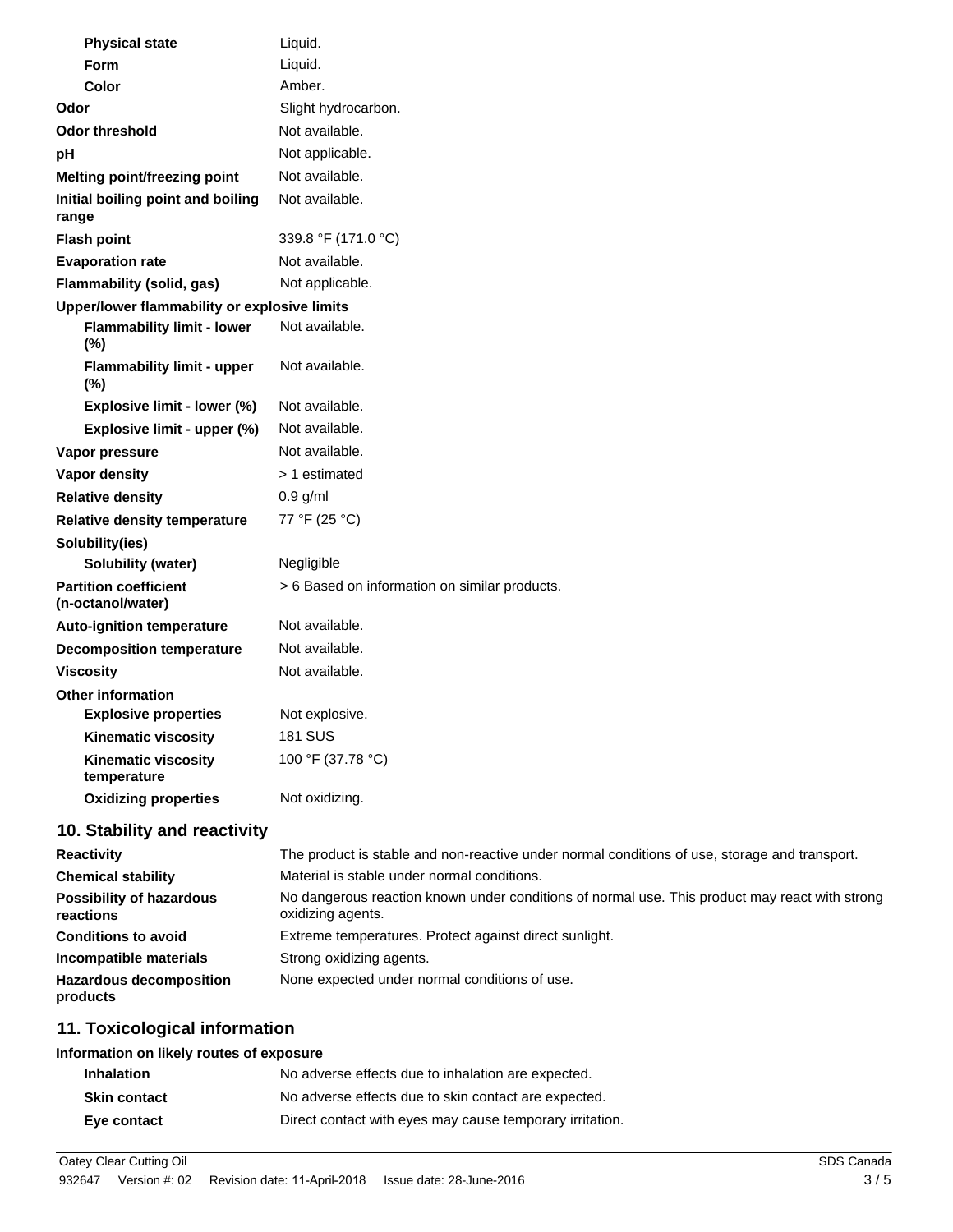| Ingestion                                                                          | Expected to be a low ingestion hazard.                                                                                                                                                                                                                                                                 |
|------------------------------------------------------------------------------------|--------------------------------------------------------------------------------------------------------------------------------------------------------------------------------------------------------------------------------------------------------------------------------------------------------|
| Symptoms related to the<br>physical, chemical and<br>toxicological characteristics | Direct contact with eyes may cause temporary irritation.                                                                                                                                                                                                                                               |
| Information on toxicological effects                                               |                                                                                                                                                                                                                                                                                                        |
| <b>Acute toxicity</b>                                                              | Not expected to be acutely toxic.                                                                                                                                                                                                                                                                      |
| <b>Skin corrosion/irritation</b>                                                   | Prolonged exposure may cause skin irritation. Prolonged exposure or repeated exposure without<br>proper cleaning can clog pores of the skin.                                                                                                                                                           |
| Serious eye damage/eye<br>irritation                                               | Slightly irritating.                                                                                                                                                                                                                                                                                   |
| Respiratory or skin sensitization                                                  |                                                                                                                                                                                                                                                                                                        |
| <b>Respiratory sensitization</b>                                                   | Not a respiratory sensitizer.                                                                                                                                                                                                                                                                          |
| <b>Skin sensitization</b>                                                          | This product is not expected to cause skin sensitization.                                                                                                                                                                                                                                              |
| Germ cell mutagenicity                                                             | No data available to indicate product or any components present at greater than 0.1% are<br>mutagenic or genotoxic.                                                                                                                                                                                    |
| Carcinogenicity                                                                    | Not available.                                                                                                                                                                                                                                                                                         |
| <b>Reproductive toxicity</b>                                                       | This product is not expected to cause reproductive or developmental effects.                                                                                                                                                                                                                           |
| Specific target organ toxicity -<br>single exposure                                | Not classified.                                                                                                                                                                                                                                                                                        |
| Specific target organ toxicity -<br>repeated exposure                              | Not classified.                                                                                                                                                                                                                                                                                        |
| <b>Aspiration hazard</b>                                                           | Not an aspiration hazard.                                                                                                                                                                                                                                                                              |
| <b>Further information</b>                                                         | Used oils may contain harmful impurities that have accumulated during use. The concentration of<br>such impurities will depend on use and may present risks to health and the environment on<br>disposal. Used oil should be handled with caution and skin contact should be avoided when<br>possible. |
| 12. Ecological information                                                         |                                                                                                                                                                                                                                                                                                        |
| <b>Ecotoxicity</b>                                                                 | The product is not classified as environmentally hazardous. However, this does not exclude the<br>possibility that large or frequent spills can have a harmful or damaging effect on the environment.                                                                                                  |

**Persistence and degradability** No data is available on the degradability of this product.

**Bioaccumulative potential**

## **Partition coefficient n-octanol / water (log Kow)**

> 6, Based on information on similar products.

| <b>Mobility in soil</b> | Floats on water If it enters soil, it will absorb to soil particles and will not be mobile.  |
|-------------------------|----------------------------------------------------------------------------------------------|
| Other adverse effects   | No other adverse environmental effects (e.g. ozone depletion, photochemical ozone creation   |
|                         | potential, endocrine disruption, global warming potential) are expected from this component. |

### **13. Disposal considerations**

| <b>Disposal instructions</b>             | Collect and reclaim or dispose in sealed containers at licensed waste disposal site.                                                                                                                                   |
|------------------------------------------|------------------------------------------------------------------------------------------------------------------------------------------------------------------------------------------------------------------------|
| <b>Local disposal regulations</b>        | Dispose in accordance with all applicable regulations.                                                                                                                                                                 |
| Hazardous waste code                     | The waste code should be assigned in discussion between the user, the producer and the waste<br>disposal company.                                                                                                      |
| Waste from residues / unused<br>products | Dispose of in accordance with local regulations. Empty containers or liners may retain some<br>product residues. This material and its container must be disposed of in a safe manner (see:<br>Disposal instructions). |
| Contaminated packaging                   | Since emptied containers may retain product residue, follow label warnings even after container is<br>emptied. Empty containers should be taken to an approved waste handling site for recycling or<br>disposal.       |

# **14. Transport information**

### **TDG**

Not regulated as dangerous goods.

### **IATA**

Not regulated as dangerous goods.

#### **IMDG**

Not regulated as dangerous goods.